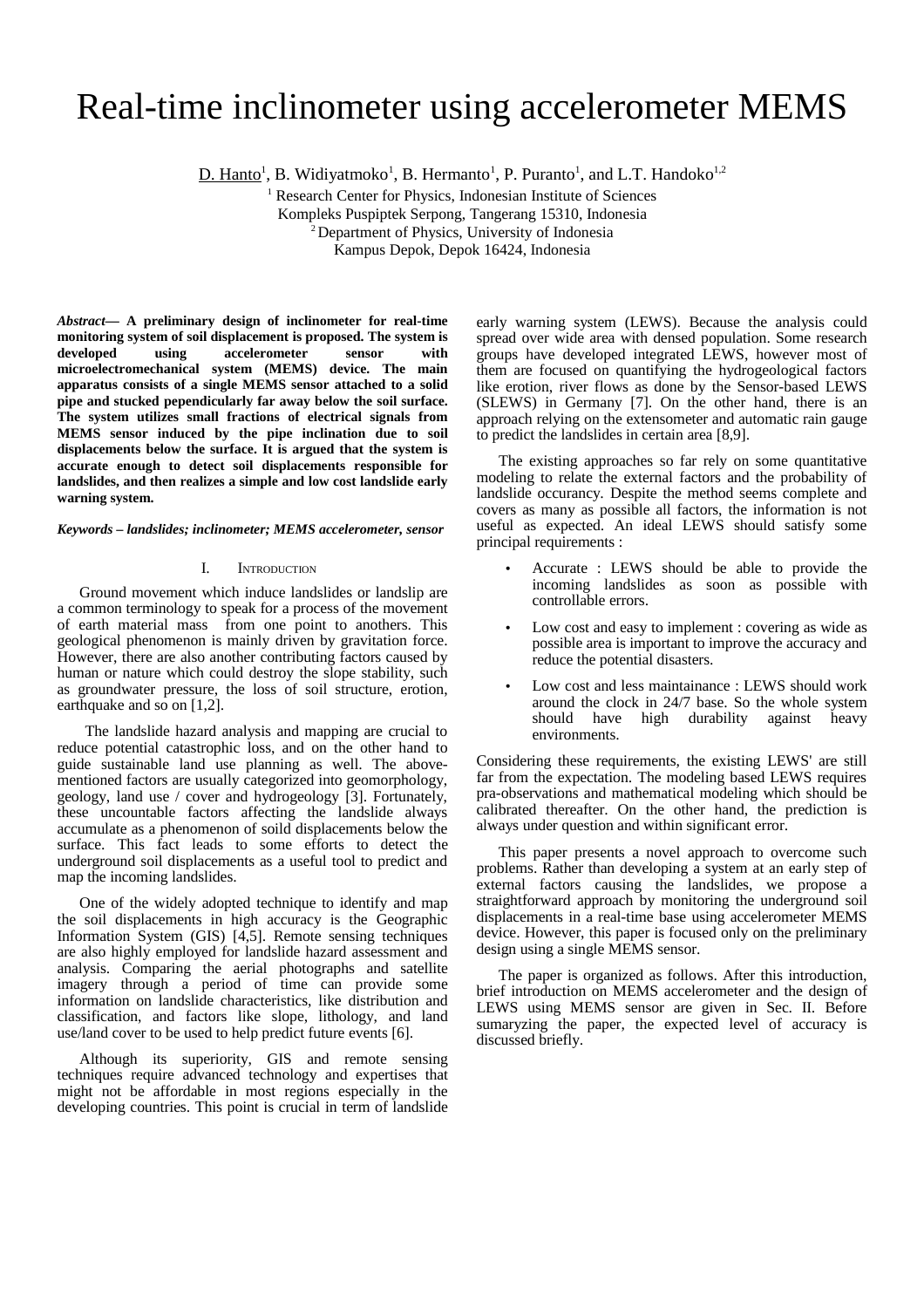

Figure 1. The projection of inclinometer on 2-dimensional *X-Y* plane.

## II. INCLINOMETER USING MEMS SENSOR

First of all, let us briefly review the mechanism of MEMSbased accelerator sensor. In general, accelerometer is intended to measure proper acceleration, that is the acceleration experienced relative to freefall.There are both single- and multi-axes models which are able to detect magnitude and direction of the acceleration as a vector quantity. The quantity can then be used to determine orientation, acceleration, vibration shock and falling.

The basic principle of any accelerometers is measuring the displacement of the damped mass attached at a spring. When the accelerometer experiences an acceleration, the mass is displaced to the point that the spring is able to accelerate the mass at the same rate as the casing.

#### *A. MEMS accelerometer ADXL330*

In addition to the conventional accelerometer, the MEMS acceletometer contains a tiny cantilever beam with a proof / seismic mass [10]. The sensor sends an analog signal as the proof mass deflects from its neutral position under the influence of external acceleration.

In this paper, MEMS accelerometer made by Analog Devices Inc., ADXL330, is particularly used [11]. This model already deploys multi-axes sensor in three-dimensional space. This provides a great advantage for the current interest since one does not need to set up at least two small MEMS acceletometers perpendicularly to obtain two dimensional orientation.

Using ADXL330, it is able to measure the inclinations of object relative to 2-dimensional plane simultaneously. The devise is also small in size,  $4 \times 4 \times 1.45$  (mm) and consumes low power and integrates three-axes sensor in a single circuit. It also can measure both dynamic and static accelerations with enough accuracy, that is within  $-3g$  and  $+3g$ , and sensitivity equal to 320 mV  $/$  1 gr [11].



Figure 2. The output s of  $(V_X, V_Y, V_Z)$  represent the inclination of sensor around *X*-axis.

## *B. The design of real-time inclinometer*

Concerning the characteristics of MEMS accelerometer as ADXL330 above, one can consier to utilize it as a monitoring device to detect the change of inclination.

The idea is depicted in the schematic figure in Fig. 1. The sensor is attached at one edge of a solid pipe which is stucked perpendicularly inside the ground. The pipe length *L* is adjustable according to the depth of moving soil under observation.

The reference value is defined as the initial value at a completely perpendicular position. Therefore, discrepancies of the outputs  $(V_X, V_Y, V_Z)$  from each sensor can be converted as the magnitude of inclination in certain direction after proper signal proceesing and calibration. Because the difference of *V<sup>x</sup>*  $(V_Y)$  reflects the inclination around  $Y(X)$  -axis. For illustration, the real outputs from each orientation are shown in Figs. 2 and 3.

## III. SUMMARY AND DISCUSSION

A preliminary design of real-time inclinometer using a single MEMS accelerometer has been explained. It has been shown that the discrepancies of outputs  $(V_X, V_Y, V_Z)$  are precise enough to monitor the inclinations of solid pipe where the sensor is attached.



Figure 3. The output s of  $(V_X, V_Y, V_Z)$  represent the inclination of sensor around *Y*-axis.